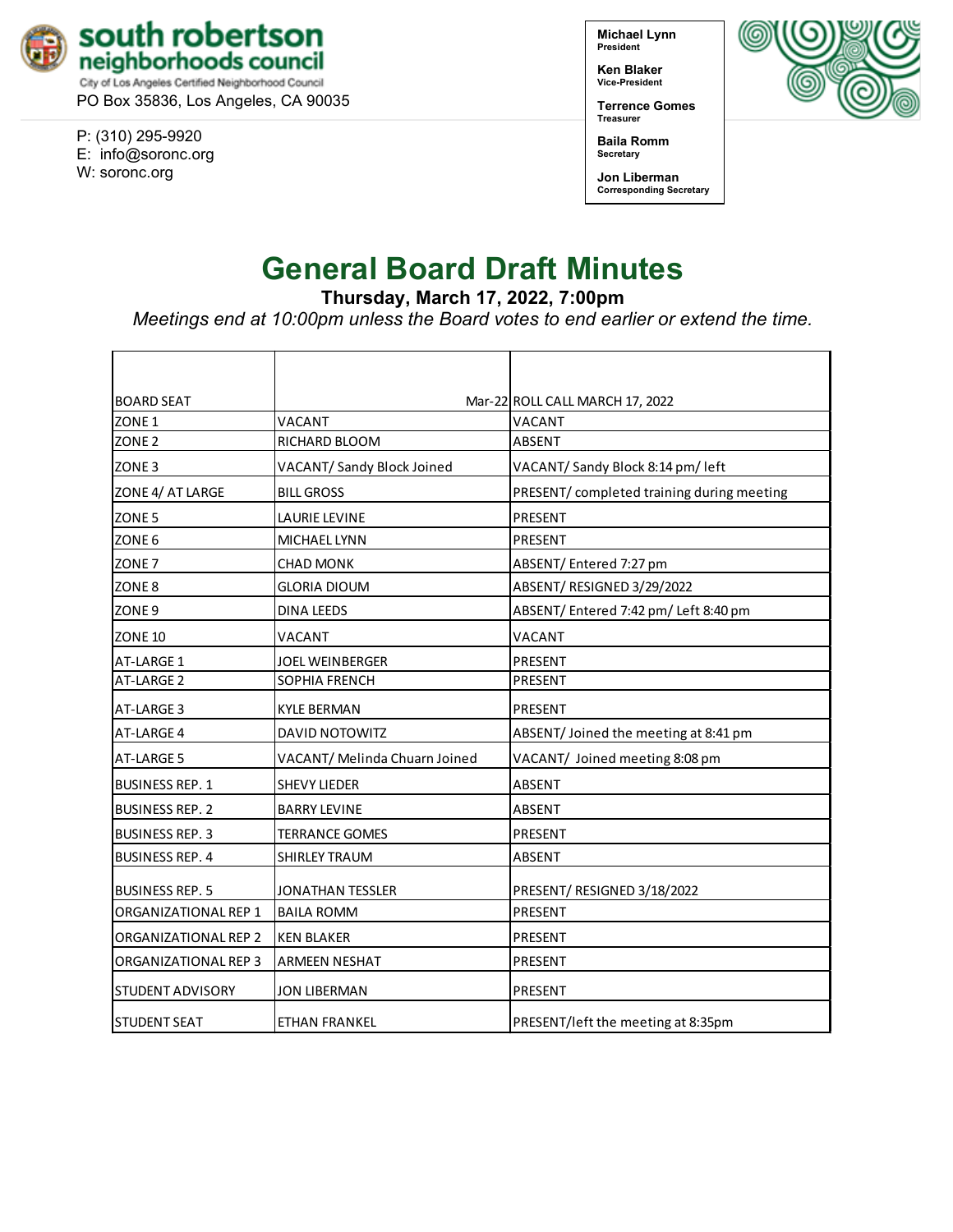- **1. Call to Order 7:14 PM**
- **2. Pledge of Allegiance**
- **3. Roll Call**
- **4. General Public Comment: Candace, Mr. Goat, Sam Yebri, Caller-024**

#### **5. Brief Board Announcements**

- a. Items for Future Committee or General Board Agendas NONE
- b. Other Brief Board Announcements NONE

#### **6. Community Reports**

- a. LA Police Department (Baker/Ojeda) NOT PRESENT
- b. Office of Councilmember Ridley-Thomas (Guevara) Gave report
- c. Office of Councilmember Koretz (Ingram) NOT PRESENT
- d. Office of Mayor Garcetti (Anand) Gave Report
- e. Office of State Assemblymember Bloom (Kaufler) Gave Report
- f. Office of State Assemblymember Bryan (Persoff) Gave report
- g. Office of State Senator Kamlager (Siroky) Gave Report
- h. Office of County Supervisor Kuehl (Sherrell) Gave Report
- i. Department of Neighborhood Empowerment (Cupen-Ames) Gave Report
- j. Other Neighborhood, City and State offices

#### **7. Board Membership- Selections, Removals, Resignations & Leaves of Absence**

- a. Motion to appoint At-Large Representative 5 (Term expires 2025) (GB031722-01)
	- Nneka Enurah Withdrawn
	- Melinda Chuarn -
	- Elana Katyal Withdrawn
	- Ronit Edry -

Jon: Which committees are you interested in serving? Bill: Number one priority if you are a board member?

# $MOVED - J. Liberman$  SECOND – D. Leeds

Public Comment: Mr. Goat, Candace, Bob, Amy, Sarah, Cory, Caller-024,

Vote for Melinda Chuarn: L. Levine, M. Lynn, C. Monk, J. Weinberger, S. French,

T. Gomes, A. Neshat,

Vote for Ronit Edry: B. Gross, D. Leeds, J. Tessler, B. Romm, K. Blaker, J. Liberman, E. Frankel

Absent: R. Bloom, G. Dioum, D. Notowitz, S. Lieder, B. Levine, S. Traum,

Ineligible: K. Berman,

Tie Vote: 7 and 7

Ronit Edry withdrew.

Melinda Chuarn joined the board At-Large 5 at 8:08 pm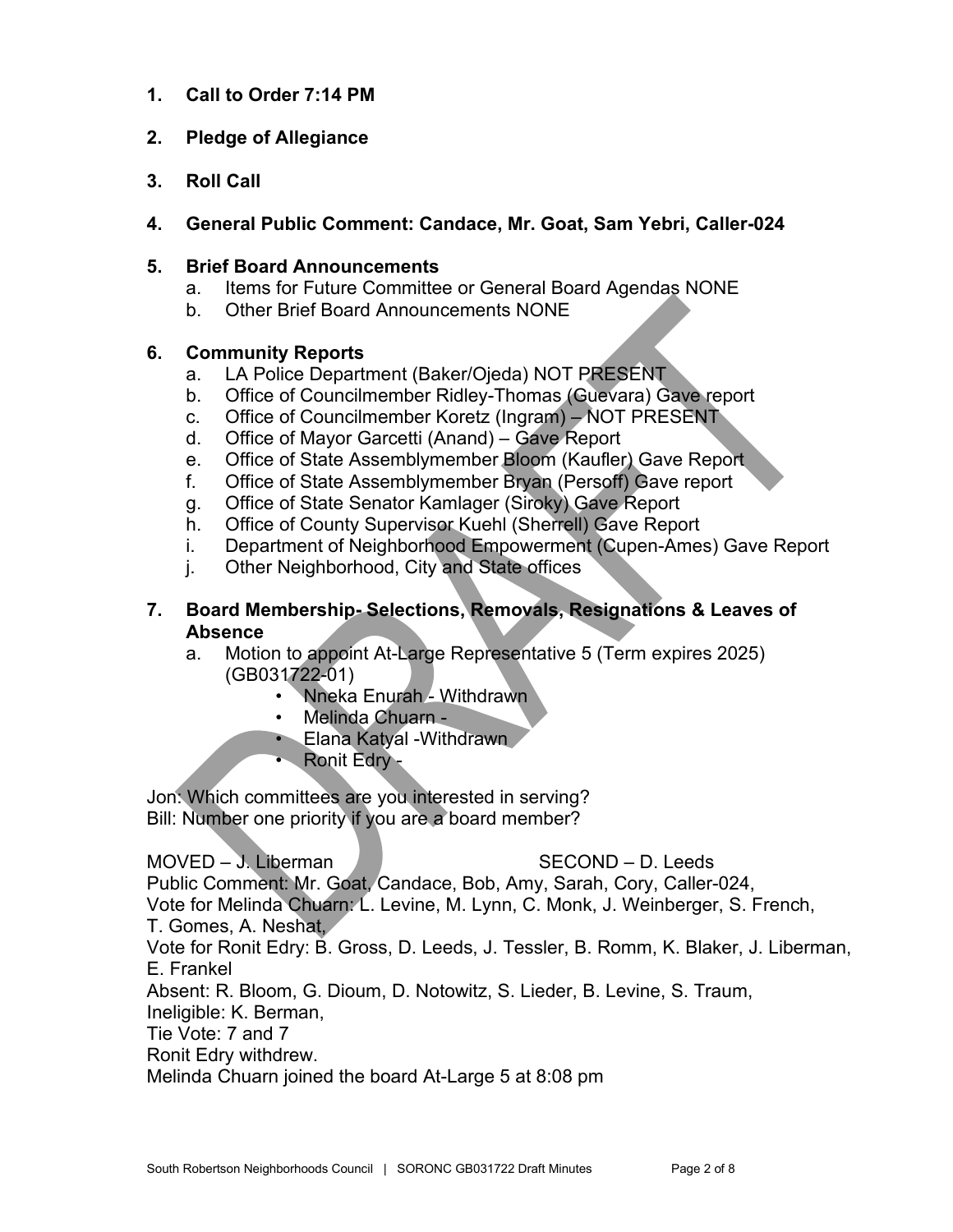b. Motion to appoint Zone 3 Representative (Term expires 2025) (GB031722- 02)

Sandy Block

MOVED: J. Liberman SECOND: J. Tessler Public Comment: Caller-024 Off Topic), Ligmma, Mr. Puppet, Streffhen, Vote: Yes: 13 No: 0 Ineligible: 2 Yes: B. Gross, L. Levine, M. Lynn, C. Monk, J. Weinberger, S. French, T. Gomes, J. Tessler, B. Romm, K. Blaker, A. Neshat, J. Liberman, E. Frankel Ineligible: K. Berman, M. Chuarn Absent: R. Bloom, G. Dioum, D. Leeds, D. Notowitz, S. Traum, D. Notowitz

Sandy Block joined the Board Zone 3 at 8:14 pm

- c. Motion to appoint Residential Zone 10 Representative (Term expires 2025) (GB031722-03)
	- **No applicants** Roll over to next board meeting. If no one wins the seat this seat will become an At-Large that will end at the term.
- d. Motion to acknowledge resignation of Residential Zone 1 Representative Olga Lexell and announcing of open seat Residential Zone 1 Representative (Term expires 2025 (GB031722-04) MOVED: J. Liberman SECOND T. Gomes Public Comment: Caller-024, Mr. Goat, Pepper, Streffan Vote: Yes: 12 No: 0 Abstain: 1 Ineligible: 3 Yes: B. Gross, L. Levine, M. Lynn, C. Monk, J. Weinberger, S. French, T. Gomes, J. Tessler, B. Romm, K. Blaker, J. Liberman, E. Frankel Abstain: A. Neshat Ineligible: S. Block, K. Berman, M. Chuarn Absent: R. Bloom, G. Dioum, D. Leeds, D. Notowitz, S. Lieder, B. Levine, S. Traum Motion Passes

# **8. Committees**

a. Motion to remove the Quality-of-Life Committee as a Standing Committee (GB031722-05)

MOVED: J. Liberman SECOND: L. Levine

Public Comment: Pepper, Mr. Goat,

Vote: Yes: 13 No: 0 Abstain: 0 Ineligible: 3

Yes: B. Gross, L. Levine, M. Lynn, C. Monk, J. Weinberger, S. French, T. Gomes,

J. Tessler, B. Romm, K. Blaker, A. Neshat, J. Liberman, E. Frankel

Ineligible: K. Berman, M. Chuarn, S. Block

Absent: R. Bloom, G. Dioum, D. Leeds, S. Lieder, B. Levine, S. Traum Motion Passes

- b. Motion to change the name of the Business Advocacy and Economic Development Committee and set the 2nd Tuesday of each month as Regular Meeting date (GB031722-06)
- MOVED: T. Gomes SECOND: J. Liberman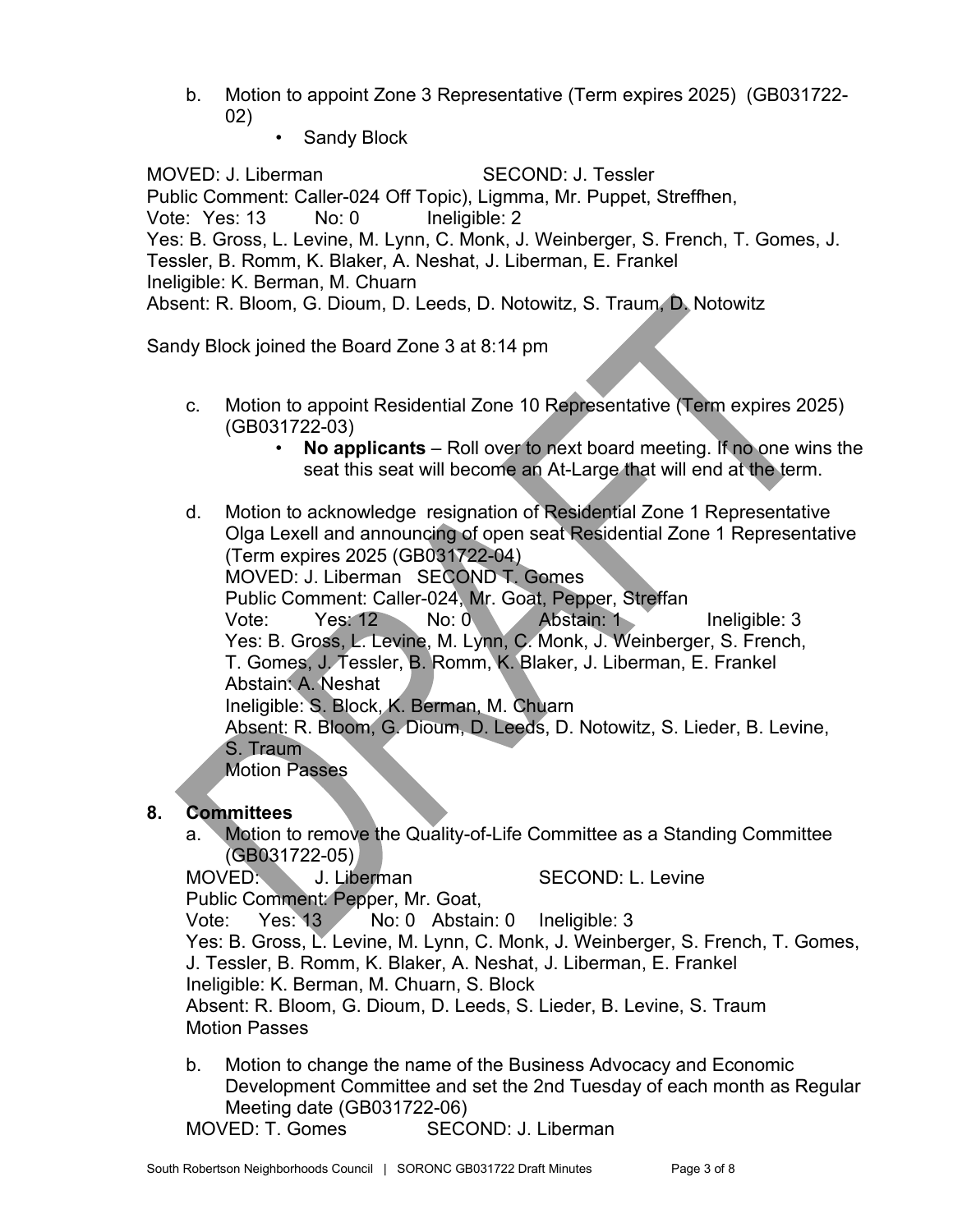Public Comment: Caller -024, Mr. Goat, Vote: Yes: 13 No: 0 Ineligible: 3 Yes: B. Gross, L. Levine, M. Lynn, C. Monk, J. Weinberger, S. French, T. Gomes, J. Tessler, B. Romm, K. Blaker, A. Neshat, J. Liberman, E. Frankel Ineligible: S. Block, K. Berman, M. Chuarn Absent: R. Bloom, G. Dioum, D. Leeds, D. Notowitz, S. Lieder, B. Levine, S. Traum Motion Passes

- c. Opportunity to Join and/or Change Membership to Board Committees (GB031722-07) NONE
- d. Committee Reports
	- 1. Standing and Ad-hoc Committees: Executive; Executive: New Website is up and running will send login access, Back log of CIS, Letterers formatted: Jon is caught up Laurie: Feedback Button on website Freddy said limit to 5 CIS

#### **9. Unfinished Business**

a. Motion to support WRAC motion regarding request for revisions to SB 330: <https://westsidecouncils.com/motion/request-for-revisions-to-sb-330/> (GB031722-08)

MOVED: T. Gomes SECOND: J. Liberman PUBLIC COMMENT: Mr. Goat, Segunda, Streffan, Caller User-024 Vote: Yes: 10 No: 0 Abstain: 3 Ineligible: 3 Yes: B. Gross, L. Levine, M. Lynn, S. French, D. Notowitz, T. Gomes, J. Tessler, B. Romm, K. Blaker, J. Liberman Abstain: C. Monk, J. Weinberger, A. Neshat Ineligible: S. Block, K. Berman, M. Chuarn Absent: R. Bloom, G. Dioum, D. Leeds, S. Traum, E. Frankel Motion Passes

- b. Motion to approve the budget of \$3000 for the April 4, 2022 CD-5 Candidate Forum Town Hall, including funding of up to \$2000 for rental of Venue provided stage and equipment (GB031722-09) Withdraw 9B
- c. Motion for the SORO NC to fund up to \$1000 to print reusable lawn signs to advertise the SORO NC General Board Meetings (GB031722-10) POSTPONE TO NEXT GB MEETING

#### **10. Consent Agenda**

- a. Motion to approve Draft meeting minutes of January 20, 2022 General Board Meeting (GB031722-11)
- b. Motion to approve Draft meeting minutes of February 17, 2022 General Board Meeting (GB031722-12)
- c. Motion to approve February 2022 MERS Report (GB031722-13)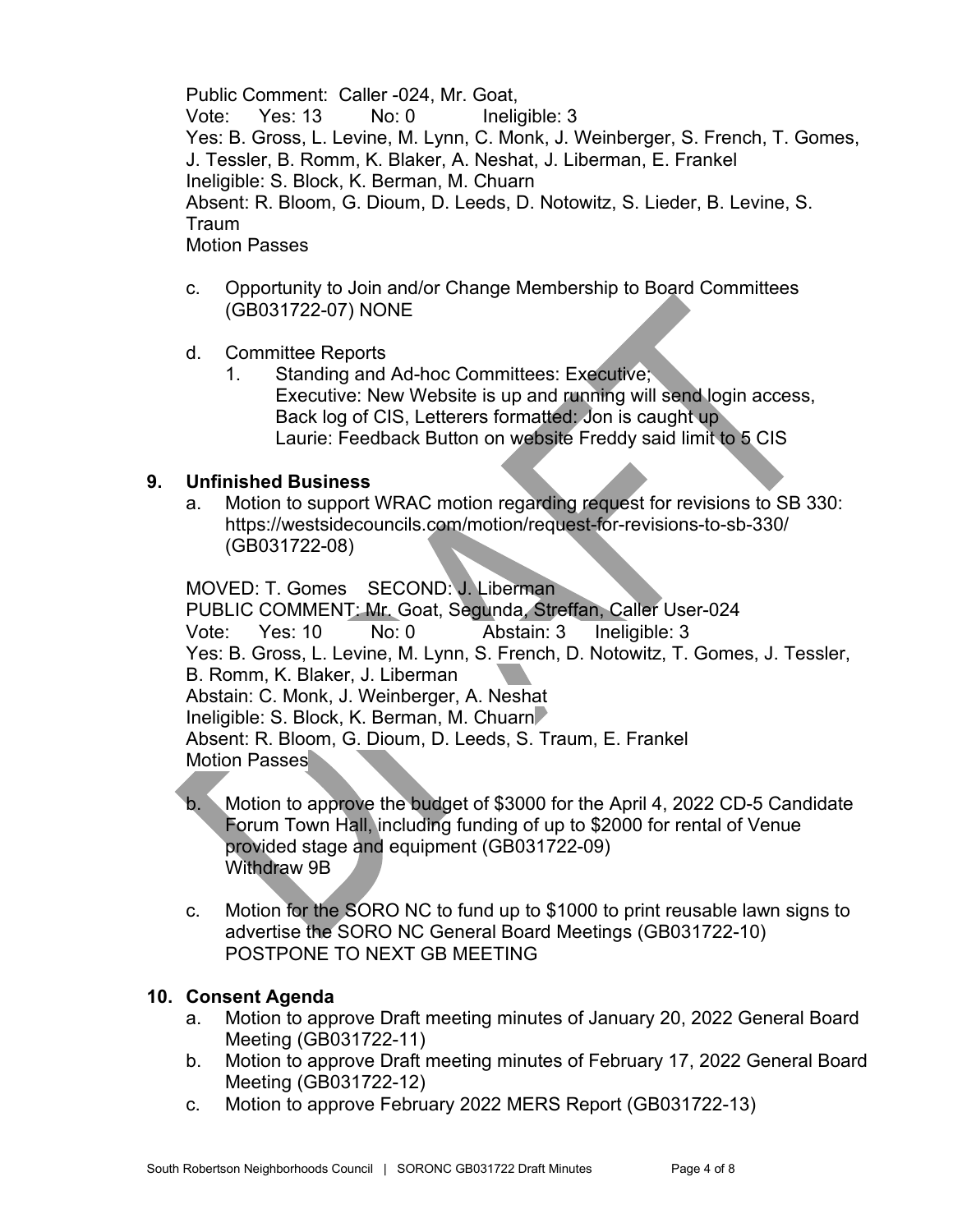- d. Motion to support CUB request for new proposed specialty store at 2677 S La Cienega (ZA-2022-1026-CUB) (GB031722-14)
- e. Motion to submit a Community Impact Statement supporting Council File CF: 15-0719-S19 to strengthen and update the City of Los Angeles' Transportation Demand Management System, and to submit a letter to Council Districts 5 and 10 urging support (GB031722-15)
- f. Motion on supporting LANCC Motion for lobbyists to be required to disclose during Public Comment at meetings (GB031722-16)
- g. Motion on supporting LANCC Motion for the City Council to create a Council File requiring that batteries the City of Los Angeles purchases be sourced environmentally and ethically. (GB031722-17)
- h. Motion for the SORO NC to Fund up to \$500 for a COVID/ Flu Vaccine Clinic on April 17, 2022 from 1:00PM-4:00PM (GB031722-19)
- i. Motion to forward links to the Water Talks PowerPoint presentation, dashboard, and Tree People survey to SORO NC Stakeholders via Newsletter, email and social media (GB031722-20)
- j. Motion for the SORO NC to approve the NPG application process from April 1st through April 10th (GB031722-21)
- k. Motion to approve David Notowitz and Jon Liberman as Co-Chairs of the BA&D (GB031722-22)

PUBLIC COMMENT: Bofa, Call in User -024, Mr. Goat, Pepper,

MOVED: B. Romm SECOND: L. Levine Vote: Yes: 13 No: 0 Abstain: 0 Ineligible: 3 Yes: B. Gross, L. Levine, M. Lynn, C. Monk, J. Weinberger, S. French, D. Notowitz, T. Gomes, J. Tessler, B. Romm, K. Blaker, A. Neshat, J. Liberman Ineligible: S. Block, K. Berman, M. Chuarn Absent: R. Bloom, G. Dioum, D. Leeds, S. Lieder, B. Levine, S. Traum, E. Frankel

Motion Passes

# **11. New Business**

a. Motion to approve draft revised Bylaws (GB031722-23) MOVED: T. Gomes SECOND: J. Liberman PUBLIC COMMENT: Streffan, Call In User-024, Gaelic Goat, Pepper

# **B. Romm: Motion to end discussion and call the vote**.

MOVED: B. Romm Second: J. Liberman Vote: Yes: 10 No: 3 Abstain: 0 Ineligible: 3 Yes: B. Gross, L. Levine, M. Lynn, S. French, T. Gomes, J. Tessler, B. Romm, K. Blaker, J. Liberman No: C. Monk, J. Weinberger, A. Neshat Ineligible: K. Berman, M. Chuarn, S. Block Absent: R. Bloom, G. Dioum, D. Leeds, S. Lieder, B. Levine, S. Traum, E. Frankel, Motion Passes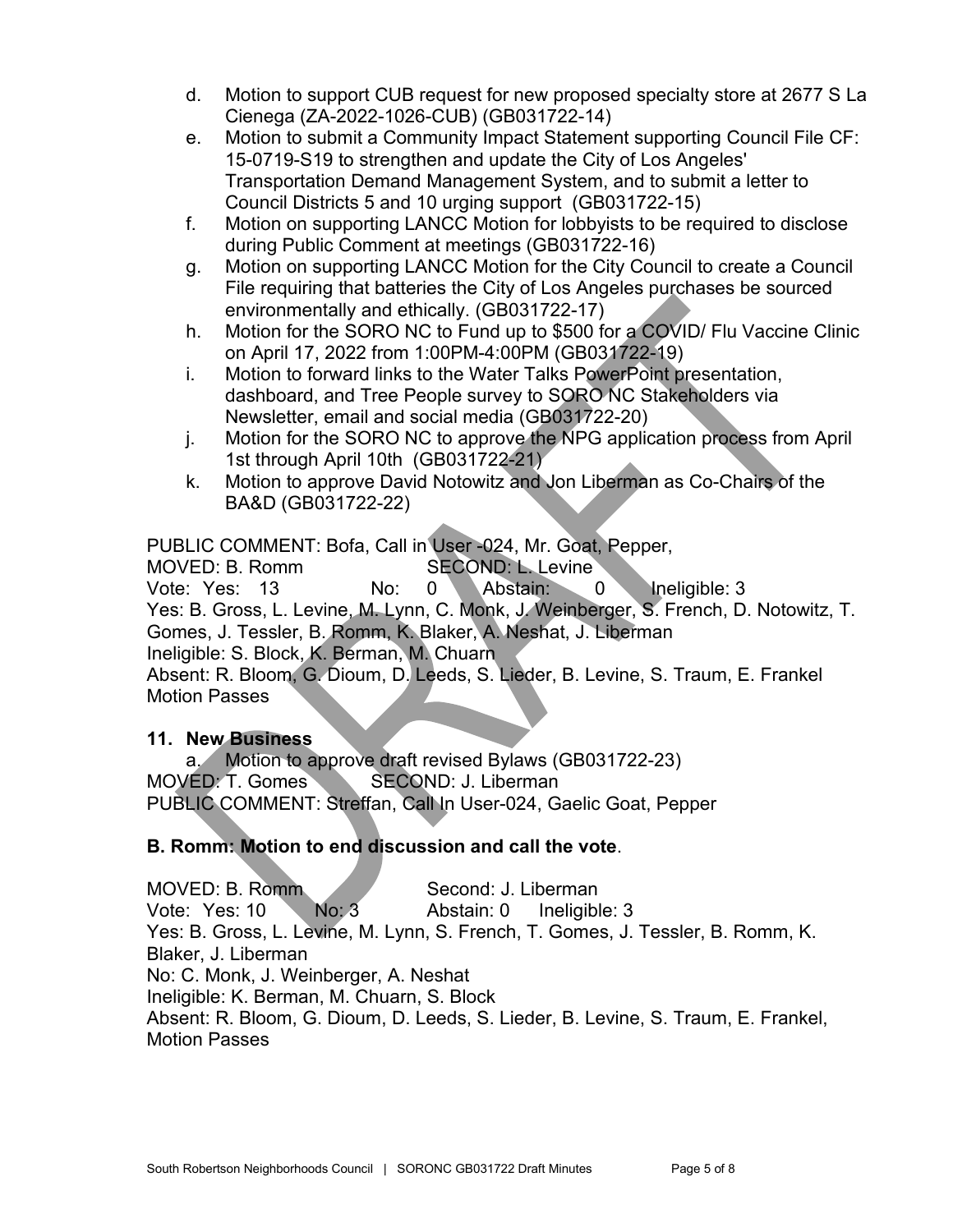# **Motion to approve draft revised Bylaws (GB031722-23)**

Vote: Yes: 10 No: 3 Abstain: 0 Ineligible: 3 Yes: B. Gross, L. Levine, M. Lynn, S. French, D. Notowitz, T. Gomes, J. Tessler, B. Romm, K. Blaker, J. Liberman No: C. Monk, J. Weinberger, A. Neshat Ineligible: K. Berman, S. Block, M. Chuarn Absent: R. Bloom, G. Dioum, D. Leeds, S. Lieder, B. Levine, S. Traum, E. Frankel Motion Passes

b. Motion to approve the budget of \$1500 for the April 4, 2022 CD-5 Candidate Forum Town Hall

MOVED: L. Levine SECOND: B. Romm PUBLIC COMMENT: Streffan, Call in User 024, Mr. Goat, Horn

Amendment: To reduce the budget for the Town Hall to \$650.00 MOVED: T. Gomes SECOND: J. Liberman Vote: Yes:4 No: 6 Abstain: 3 Ineligible: 3 Yes: M. Lynn, S. French, T. Gomes, J. Liberman No: B. Gross, L. Levine, D. Notowitz, J. Tessler, B. Romm, K. Blaker, Abstain: C. Monk, J. Weinberger, A. Neshat Ineligible: S. Block, K. Berman, M. Chuarn Absent: R. Bloom, G. Dioum, D. Leeds, S. Lieder, B. Levine, S. Traum, E. Frankel **Amendment Fails**

11c This amendment is to amend the background information to indicate that the town hall is jointly sponsored by SORO NC and Palms NC and that expenses will be evenly split by both NC's:

MOVED: J. Liberman SECOND: A. Neshat

Vote: Yes: 10 No: 1 Abstain: 2 Ineligible: 2

Yes: L. Levine, M. Lynn, J. Weinberger, S. French, D. Notowitz, T. Gomes, J. Tessler, B. Romm, K. Blaker, J. Liberman

No: B. Gross

Abstain: C. Monk, A. Neshat

Ineligible: K. Berman, M. Chuarn

Absent: R. Bloom, G. Dioum, D. Leeds, S. Lieder, B. Levine, S. Traum, E. Frankel, S. **Block** 

#### **Motion Passes**

Amendment: The back ground will be incorporated into his new motion and the proposed motion on his amendment will have a second and third sentence added that it is anticipated the expenses will be split between SORO NC and Palms NC. If for any reason this does not happen SORO NV will spend up to 1500. For the event. MOVED: J. Liberman SECOND: A. Neshat Vote: Yes: 12 No: 2 Ineligible: 2 Yes: B. Gross, L. Levine, M. Lynn, C. Monk, J. Weinberger, S. French, D. Notowitz, B. Romm, J. Tessler, B. Romm, K. Blaker, J. Liberman No: T. Gomes, A. Neshat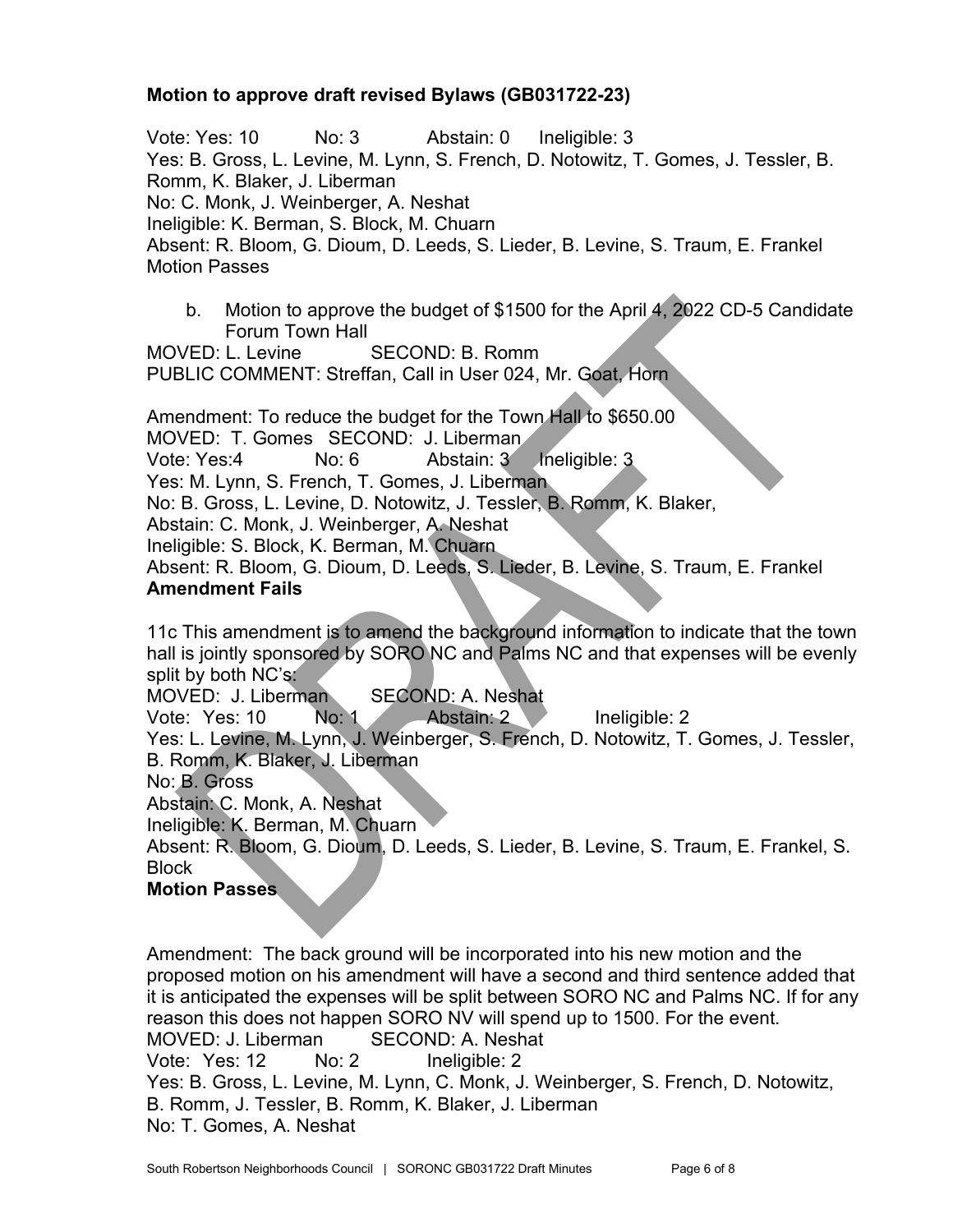Ineligible: K. Berman, M. Chuarn Absent: R. Bloom, G. Dioum, D. Leeds, S. Lieder, B. Levine, S. Traum, E. Frankel, S. Block

# **Motion Passes**

Motion on the SORO NC forming a Working Group to redesign the new SORO Medallions (GB031722-25) MOVED: T. Gomes SECOND: J. Liberman Public Comment: Mr. Goat, Idiot Horn, Streffan, David's Pissy Attitude, Call-in User 024, Amendment to insert "up to 6 board members to redesign the Medallion" Terrance Gomes, Jon Liberman, Baila Romm, Moved to amend: B. Romm Second: J. Liberman Vote: Yes: 10 No: 2 Abstain: 1 Ineligible: 2 Yes: L. Levine, M. Lynn, J. Weinberger, S. French, D. Notowitz, T. Gomes, J. Tessler, B. Romm, K. Blaker, J. Liberman No: B. Gross, C. Monk Abstain: A. Neshat Ineligible: K. Berman, M. Chuarn Absent: R. Bloom, G. Dioum, D. Leeds, S. Lieder, B. Levine, S. Traum, E. Frankel, S. Block **Motion Passes**

Michael Lynn moved to extend the meeting for 2 minutes. No objections.

11 d. Coffee with a cop

Motion to Fund up to \$250 for a Coffee with Cop Event (GB031722-18)

MOVED: J. Liberman SECOND: L. Levine Public Comment: Attitude, Goat, Streffan, Idiot Horn, Vote: Yes: 11 No: 2 Abstain: 0 Ineligible: 2 Yes: B. Gross, L. Levine, M. Lynn, J. Weinberger, S. French, D. Notowitz, T. Gomes, J. Tessler, B. Romm, K. Blaker, J. Liberman No: C. Monk, A. Neshat Ineligible: K. Berman, M. Chuarn Absent: R. Bloom, G. Dioum, D. Leeds, S. Lieder, B. Levine, S. Traum, E. Frankel, S. Block **Motion Passes**

# **Moved to next meeting a special meeting**

# **12 Standing Rules**

l. Motion to approve a SORO NC Standing Rule that establishes the Stakeholder Purview and Stakeholder Committee Membership rules for the SORO NC Public Safety Committee (GB031722-26)